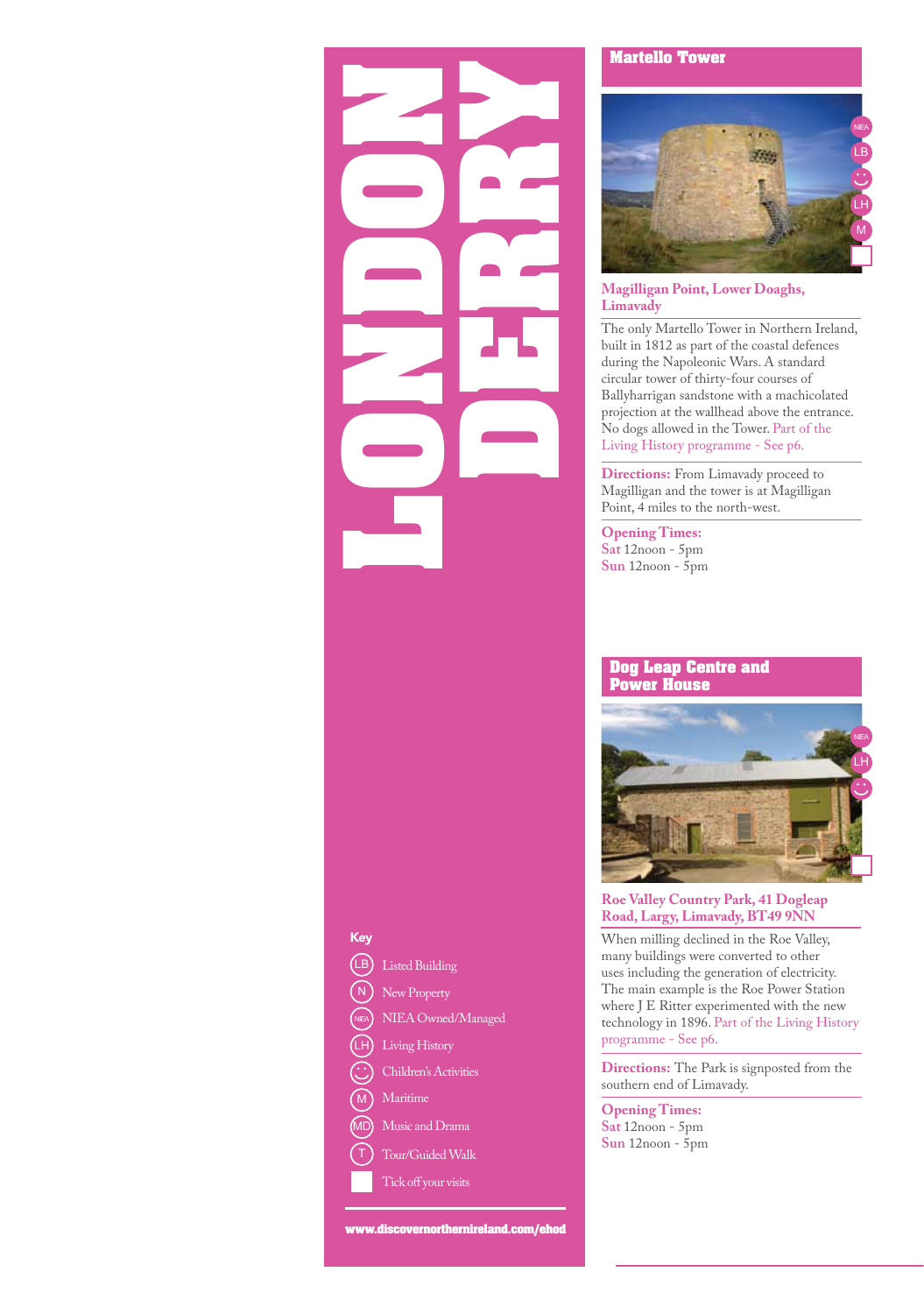#### **Green Lane Museum**



#### **Roe Valley Country Park, 41 Dogleap Road, Largy, Limavady, BT49 9NN**

Green Lane Museum gives visitors the chance to view exhibits relating to the linen and agricultural industries and experience the true flavour of days gone by in Limavady. Both permanent and temporary exhibitions are on display throughout the season.

**Directions:** Follow Ballyquinn Road from Limavady to Dungiven. Turn right at sign for Country Park.

**Opening Times: Sat** 1pm - 5pm **Sun** 1pm - 5pm

#### **Eglinton Plantation Village**

## LB

#### **Seventeenth Century Village, Eglinton, Dungiven**

This tour will look at the principal features of this well preserved historic village which was the main settlement of the Grocer's Proportion. After 1820 the company carried out significant improvements to the village including its fine sandstone market house.

**Directions:** Eglinton is 6 miles from Derry on the main A2 route to Limavady.

#### **Opening Times:**

**Sat** No Event **Sun** 2pm - 3pm. Tour commences from gate of Church of Ireland.

#### **The Hezlett House**



#### **107 Seacoast Road, Castlerock, Bennarees, BT51 4TW**

Hezlett House is one of the oldest vernacular domestic buildings in Northern Ireland. Built in 1691, the uniqueness of the cottage lies in its rare cruck frame and family history. Refreshments for sale in Hezlett reception.

**Directions:** Situated at the corner of junction of the main A6 Coleraine to Derry Road.

#### **Opening Times:**

**Sat** 10am - 5pm **Sun** 10am - 5pm Normal admission charges apply.

#### **Mussenden Temple**



#### **Downhill Demesne, Downhill, Coleraine, BT51 4RP**

Visit the stunning landscape of Downhill Demesne with its beautiful gardens and magnificent walks. Discover the striking 18th century mansion of the eccentric Earl Bishop of Derry that lies in ruin, then explore Mussenden Temple perched on the cliff edge.

**Directions:** 1mile west of Castlerock and 5 miles west of Coleraine. On Coleraine - Downhill coast road (A2).

#### **Opening Times:**

**Sat** 10am - 5pm. Tour starts at 2pm and lasts 1 hour.

**Sun** Open but normal charges apply.



#### **Roe Valley Hospital, 24d Benevenagh Drive, Rathbrady More, Limavady, BT49 OAQ**

One of the best surviving examples of a Union Workhouse left in Ireland. Recently refurbished retaining some original areas e.g. intact womens dormitory. Guided talk and tour with refreshments. Booking is not essential but it helps us prepare! Tel 028 7776 9160 for further details.

**Directions:** From Limavady town centre follow signs for Scroggy Rd Health Centre or Roe Valley Hospital. See www.lcdi.co.uk

**Opening Times: Sat** Not Open **Sun** Tour at 2pm. Lasts 1.5 hrs.





#### **Market Yard, New Market Street, Coleraine, BT52 1EH**

Causeway Museum Service invites you to visit Coleraine Market Yard to view the recent conservation work, funded by the Landfill Communities Fund and NIEA Listed Buildings Grant Scheme. Come for a guided walk through the Victorian streets of Coleraine to meet the characters who lived and worked there over a century ago. Part of the Living History programme - See p6.

**Directions:** Meet at the New Market Street entrance to the Market Yard.

#### **Opening Times:**

**Sat** 11:30am - 2pm. First Tour at 11.30am, Second Tour at 2pm. **Sun** Not Open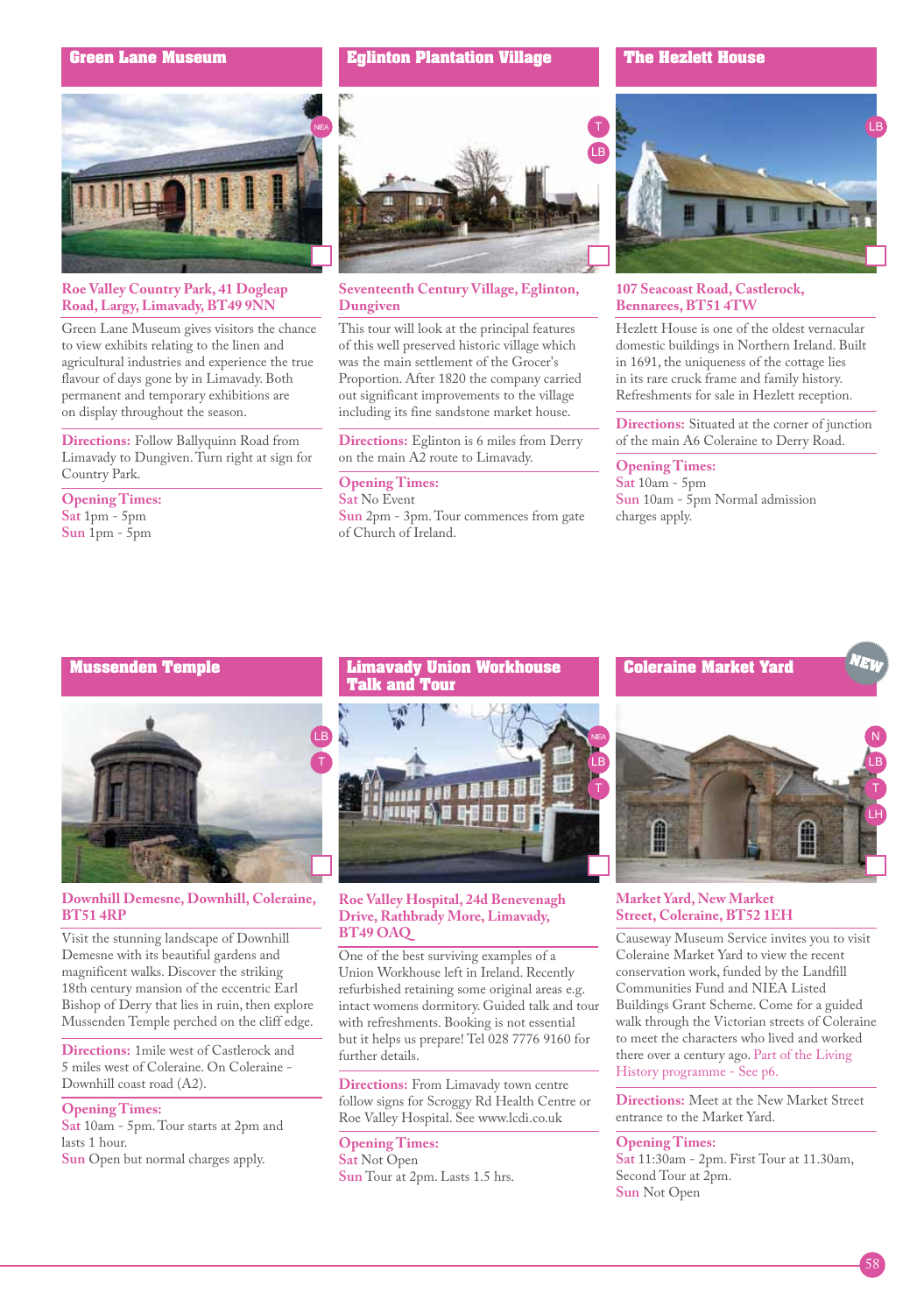#### **Coleraine Methodist Church**

### MD LB N

 **Circular Road, Coleraine, BT52 1BW**

1854 Grade B+ Listed Building by Isaac Farrell, Dublin. Built in the form of a small Roman Corinthian Temple. Beautiful coved ceiling with intricate moulding. Fine Copeman-Hart organ. Refreshments available, Organ recitals Sat and Sun on the hour. Art Display.

**Directions:** Opposite Dunnes Stores - Harbour.

#### **Opening Times:**

**Sat** 10am - 6pm. Tour starts at 2pm and lasts 1 hour.

**Sun** 2pm - 6pm. Tours throughout the day Sat and Sun.



#### **Union Hall Place, Londonderry, BT48 6LU**

**The Tower Museum**

NEW

Museum contains two main exhibits - 'Story of Derry', local history, and 'Spanish Armada - La Trinidad Valancera', story of an Armada shipwreck.

**Directions:** Follow signs for City Centre, museum located adjacent to City Walls bordering Waterloo Place - Guildhall Square.

**Opening Times: Sat** 10am - 4:30pm **Sun** Not Open

#### **The Playhouse**



#### **5-7 Artillery Street, Londonderry, BT48 6RG**

The 'B1' Listed Building now houses N.Ireland's largest community Arts Centre and has recently been restored (2004 BBC Restoration N.Irish winner). Historic tours and childrens art classes. Part of the Arts Council N.I programme - See p4.

**Directions:** The Playhouse is situated beside the historic city walls, 30 metres from Foyleside Shopping Centre and 50 from The Diamond.

#### **Opening Times:**

**Sat** 10am - 4pm. Tours at 10am, 11am, 12noon, 2pm & 3pm. **Sun** Not Open

#### **Apprentice Boys' Memorial Hall**



#### **13 Society Street, Londonderry, BT48 6PJ**

The Memorial Hall is the home of the Apprectice Boys collection of memorabilia and artefacts that have been collected over decades. The hall remains an important building within Londonderry. It was constructed in 1873 in Scottish Baronial style to the designs of John Guy Ferguson and represents a meeting point for Apprentice Boys and friends from UK Ireland and beyond.

**Directions:** From the Diamond, go up Bishop Street to Society Street - 1st turn on right.

#### **Opening Times:**

**Sat** 10am - 5pm **Sun** 2pm - 5pm

#### **St Columb's Cathedral**



**London Street, Londonderry, BT48 6RQ**

Built in 1633, St Columb's is the oldest building within the walled city. The museum contains a chalice of 1613 and artefacts from the siege of 1688-89. First cathedral to be built in the British Isles after the Reformation. Extensive restoration to Cathedral during 2010/2011. Tours on request and group tours if pre-booked. Tel: 028 7126 7313.

**Directions:** From The Diamond turn left into Bishop Street, London Street is the first street on the left.

#### **Opening Times:**

**Sat** 9am - 5pm. Tours available on request **Sun** Open only for Services at 8am, 11am and 4pm. Everyone is welcome.

#### **St Augustines**



**Grand Parade, The Walls of Derry, Londonderry**

Ancient Christian site dating from 546AD. St Columba founded the city at site and also the first church of the plantation in 1603. Earliest gravestone 1611. Many famous gravestones - 'From this site Columba sailed to Iona, 546AD bringing Christianity to Britain'. Gothic Revival with hammerbeam roof.

**Directions:** Within walled city - situated on walls next to Apprentice Boys Memorial Hall and 1st Derry Presbyterian Church.

#### **Opening Times:**

**Sat** 10am - 4pm. Tours at 11am, 12pm, 1pm, 2pm, 3pm **Sun** 2pm - 5pm. Tours at 2pm, 3pm, 4pm

59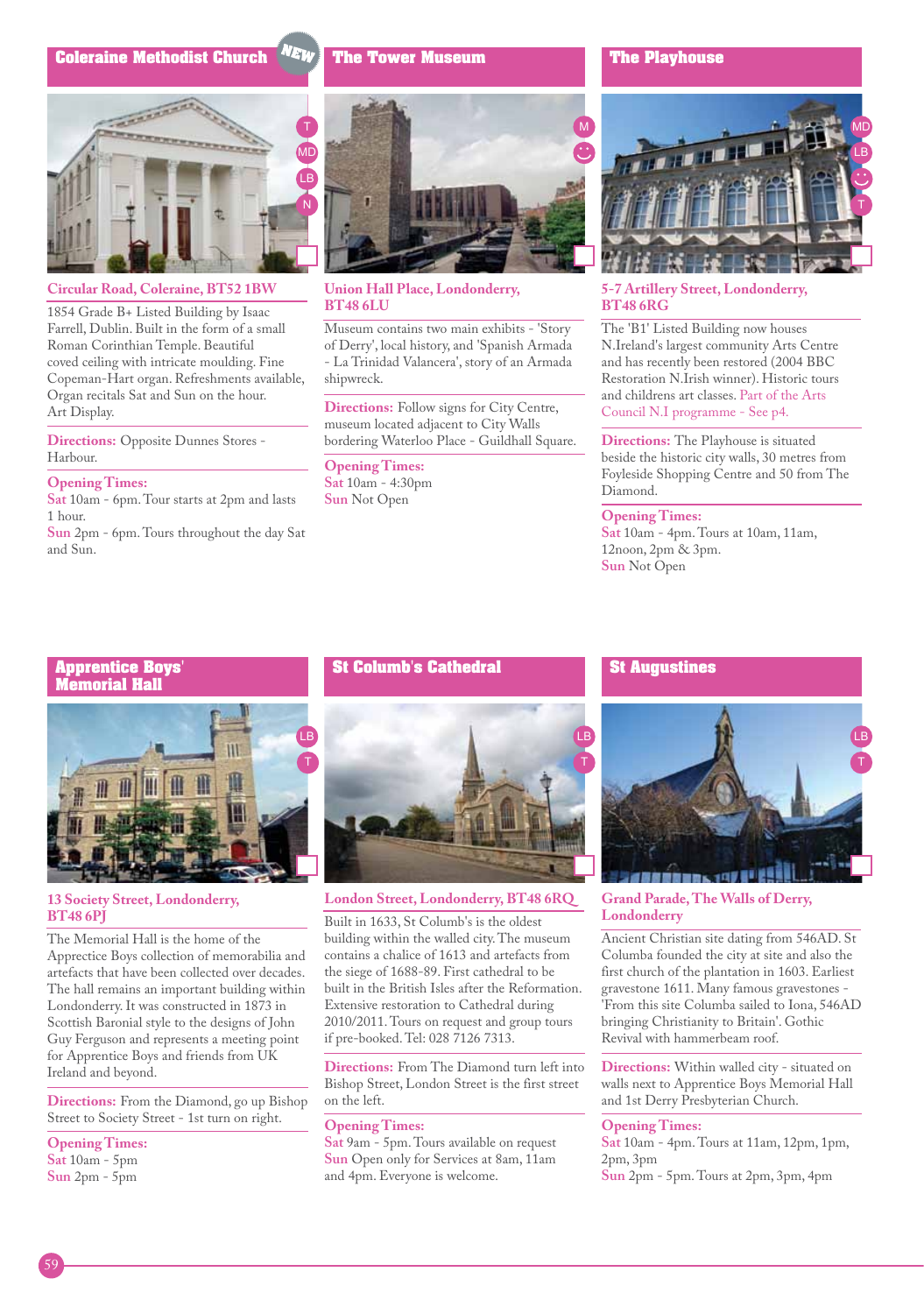#### **Derry's Walls Walking Tour**



#### **Visitor's Centre, 44 Foyle Street, Derry, BT48 6AT**

The only remaining completely walled city in Ireland and one of the finest examples in Europe. The Walls, of the 17th century, form a walkway around the old inner city and a tour is a must for all visitors.

**Directions:** Meet at Derry Visitor and Convention Bureau, Foyle Street, at 3pm.

#### **Opening Times:**

**Sat** Tour at 3pm and lasts 1 hour **Sun** Tour at 3pm and lasts 1 hour

#### **Freemasons' Hall**



#### **25 Bishop Street, Londonderry, BT48 6PR**

This three-storey red brick building, built in 1753 and extended in 1800 was the Bishops' Palace until 1946. It was the residence of Cecil Frances Alexander who wrote, 'All things bright and beautiful' and 'There is a green hill far away'.

**Directions:** From the Diamond go up Bishop Street towards Bishop Gate, Freemason's Hall is opposite Courthouse.

#### **Opening Times:**

**Sat** 10am - 4pm. Tours on the hour from 10am **Sun** Not Open

#### **Verbal Arts Centre**



#### **Stable Lane and Mall Wall, Bishop Street Within, Stable Lane, Derry-Londonderry, BT48 6PU**

The Verbal Arts Centre is Irelands only centre devoted to literature and the language arts. The Centre provides workshops and education and training programmes encouraging everyone to read, write, tell their stories, learn from others, listen, communicate and create. Integrated within the building are a number of arts and crafts pieces.

**Directions:** Follow directions to the city centre and the Diamond. At the Diamond turn into Bishop Street Within and proceed to Bishop Gate. The entrance to the Verbal Arts Centre is on the right at Bishop Gate (Stable Lane which runs in along the walls).

**Opening Times: Sat** 11am - 2pm **Sun** Not Open

**NEW** 

#### **First Derry Presbyterian Church**



#### **Upper Magazine Street, Londonderry, BT48**

First Derry built on the site purchased with Queen Mary's donation to reward Presbyterian loyality during the seige.

Re-opened following major repairs in May 2011 to address structural damage due to dry rot. First Derry is an iconic component of the Derry/Londonderry Built Heritage. It comprises a sacred space, visitors centre and exterior historic trail travelling backwards from 2011-1642.

**Directions:** First Derry Presbyterian is located on Historic City Walls overlooking Bogside and Free Derry Corner, beside APOD Memorial Hall.

**Opening Times: Sat** 10:30am - 4pm **Sun** 2pm - 4pm

#### **Walls Alive Walking Tours - Instruments of War**



#### **The Historic Walls of Derry, Bishop's Gate, Bishop's Street,L'Derry, BT48**

Get up close and personal with Ulster's largest ancient monument in the company of specialists. Instruments of War: a tour examining the design and use of Derry's Walls and Siege Cannon. Free refreshments at end of tour. Part of the Living History programme - See p6.

**Directions:** Tours will start by Bishop's Gate in Bishop's Street within.

#### **Opening Times:**

#### **Sat** Not Open

**Sun** 1pm - lasts 1.5 hours. Tours are free but tickets must be obtained in advance from The Playhouse Theatre Booking Office telephone 028 7126 8027. Numbers will be limited so early booking is recommended. A free guide souvenir to Derry's Walls will be available to all participants.

#### **Walls Alive Walking Tours - Speaking Stones**



#### **The Historic Walls of Derry, Bishop's Gate, Bishop's Street, L'Derry, BT48**

Get up close and personal with Ulster's largest ancient monument in the company of specialists. Speaking Stones-the geology and architecture of Derry's walls and Historic Buildings. Free refreshments at end of tour.

**Directions:** Tours will start by Bishop's Gate in Bishop's Street within.

#### **Opening Times: Sat** Not Open

**Sun** 3pm - lasts 1.5 hours. Tours are free but tickets must be obtained in advance from The Playhouse Theatre Booking Office telephone 028 7126 8027. Numbers will be limited so early booking is recommended. A free guide souvenir to Derry's Walls will be available to all participants.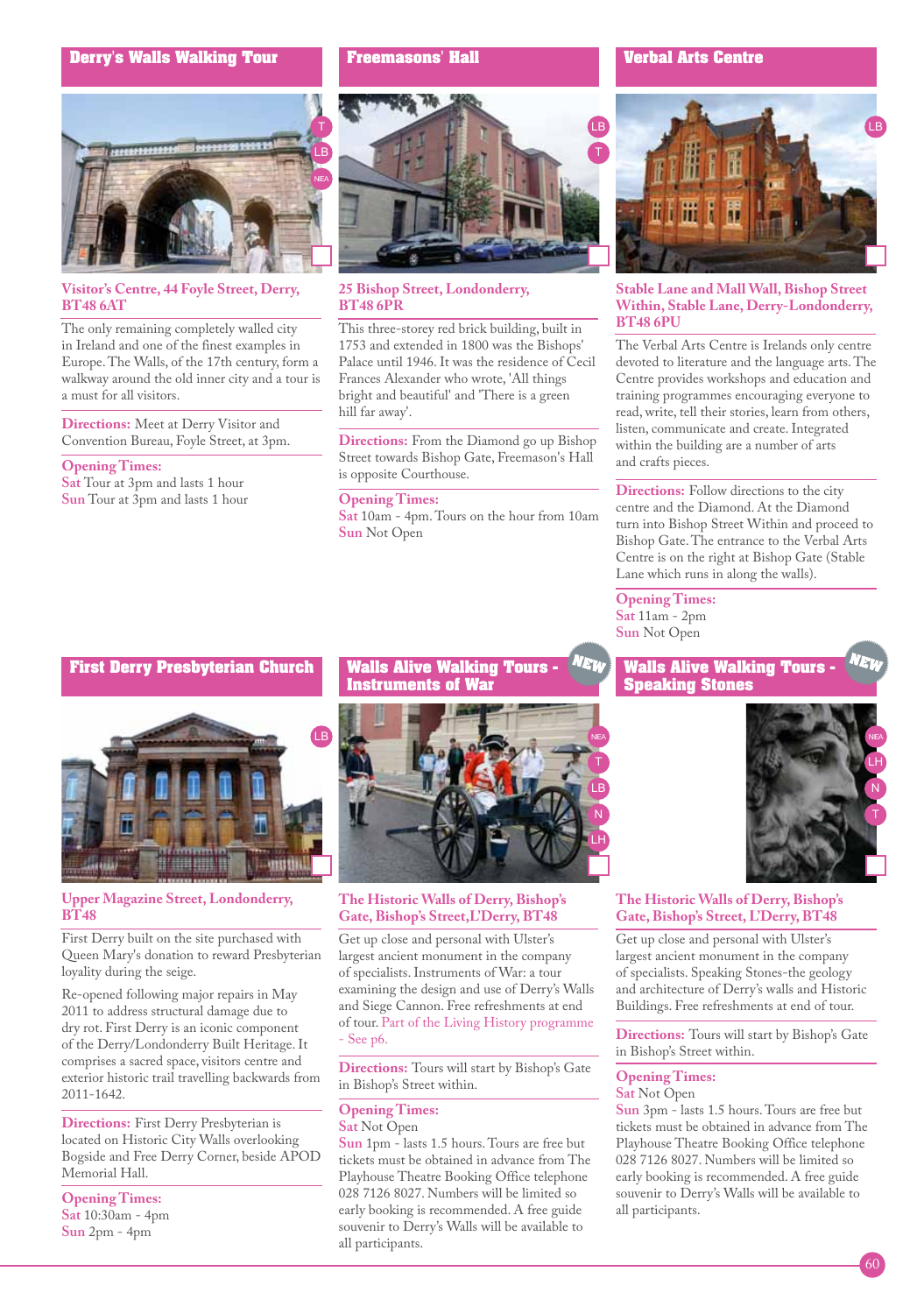#### **St Eugene's Cathedral**

#### **Long Tower Church**



#### **19-21 Carlisle Road, Londonderry, BT48 6JJ**

Neo-Gothic style with a delicate spire and flying buttresses. Internally the church is theatre-style with the organ behind the pulpit.

**Directions:** Cross Craigavon Bridge from Waterside and take the second exit off the roundabout up Carlisle Road and the church is on the right.

**Opening Times:** 

**Sat** 11am - 1pm **Sun** 2pm - 5pm



#### **St Eugene's Cathedral, Francis Street, Edenballymore, Derry, BT48 9AP**

Built to the designs of JJ McCarthy in 1873 in a sparse Gothic style. The six-bay nave arcades are supported on octagonal shafts, with a clerestory, aisles and a short chancel flanked by north and south side chapels.

**Directions:** The Cathedral is situated at the top of William Street, with a 10 min walking distance from Foyle Street Bus Station and 30 min walking distance from train station.

**Opening Times: Sat** 12pm - 4pm **Sun** Not Open



#### **Long Tower Street, Derry, BT48 6RH**

St Columba's Church occupies the site of a monastry founded by St Columba in 546. The foundations of the building started in 1748 lie under the present church that was extended and remodelled in 1909.

**Directions:** From Bishop Gate turn right into Long Tower Street (immediately before Long Tower Primary School).

#### **Opening Times:**

**Sat** 2pm - 8:30pm. Service at 6pm **Sun** 7:30am - 8:30pm. Services at 8am, 10am and 12noon

#### **Cultúrlann Ui Chanáin**



#### **37 Morshraid Sheamais, Edenballymore, Doire, BT48 7DF**

A flagship 4.6million pound Irish language and cultural centre based in Derry. Designed by Architects O'Donnell and Tuomey, winning multiple awards for innovative design and use of space. Visitors can take Irish language class, learn traditional instruments, go to a concert, or enjoy the friendly cafe atmosphere

**Directions:** At the A2 roundabout directly in front of the City Hotel (Foyle Embankment), take the road B529. Continue on this road until you come to the Culturlann building. On street parking available for one hour.

**Opening Times: Sat** 9am - 4pm **Sun** 9am - 4pm

#### **Foyle Valley Railway Museum**



**Foyle Road, Londonderry**

The museum is dedicated to telling the rich railway history of the city and surrounding area. At the heart of the exhibition is a recreated railway station platform and within the displays visitors can find out about some of the various railway companies which once operated out of the city.

**Directions:** Cross the Craigavon Bridge by the lower deck and the museum is immediately on the left.

**Opening Times: Sat** 10pm - 4:30pm **Sun** Not Open

#### **St Columb's Church**



#### **32 Chapel Road, Waterside, Clooney, Derry, BT47 2BB**

The church is of cruciform plan with nave eight bays long, transepts one bay long, stone faced in a mixture of sandstone ashlar and schist random rubble, pitched slated roof with square belfry rising out of roof at west end and crowned with spire.

**Directions:** From Craigavon Bridge, go on to Spencer Road. Located on the west side of Chapel Road immediately south of the junction with Malvern Terrace.

**Opening Times: Sat** 11am - 5pm **Sun** Not Open for EHOD- usual masses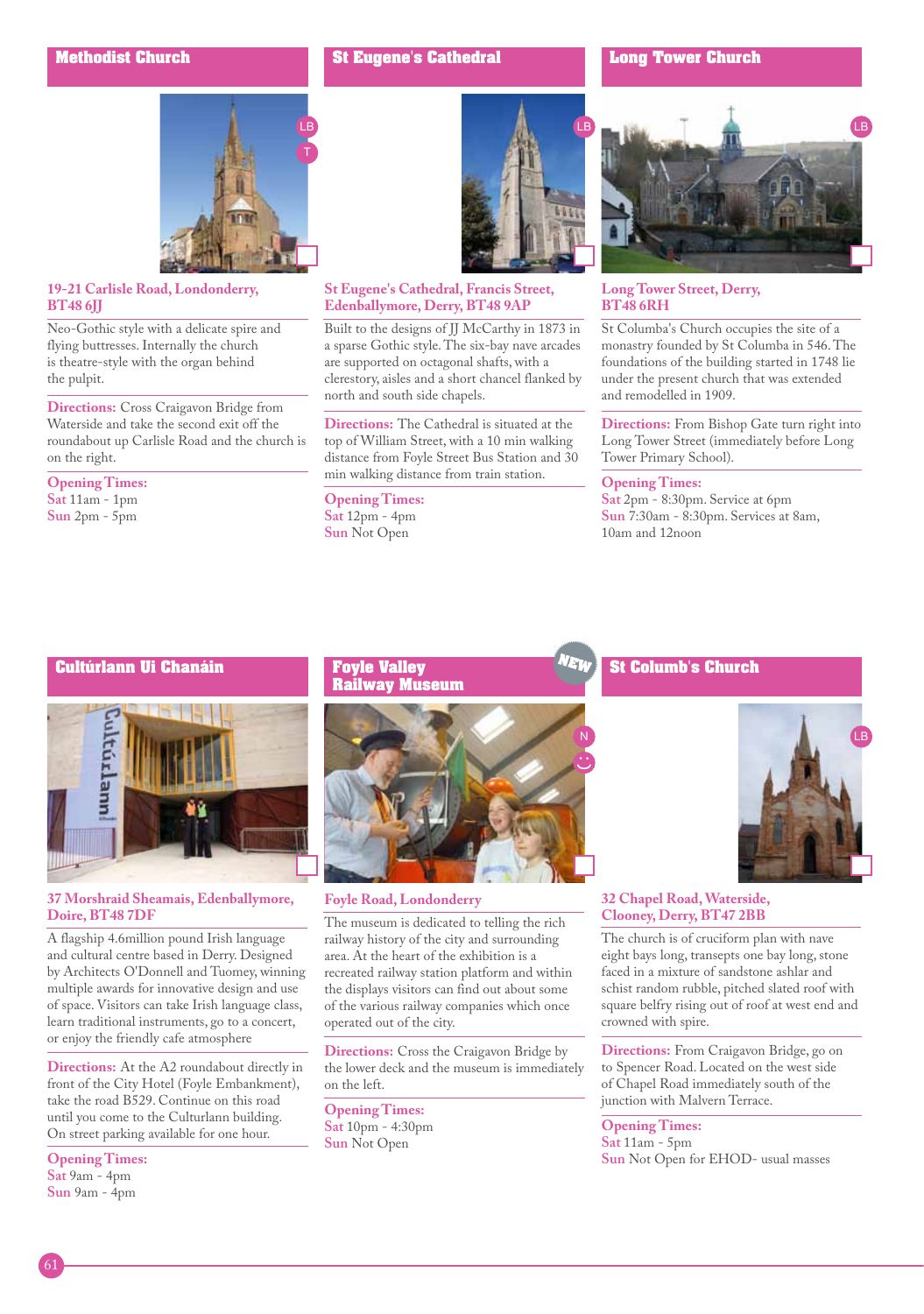#### **Ebrington Barracks**

**Ashbrook House**





#### **Limavady Road, Londonderry, Clooney, BT47 6HH**

Built in 1841 as a self-contained barracks and extended during the following 162 years. The visit will be a walking tour with limited access because of construction works. Booking is recommended as capacity is limited. Lines open 24 hours, telephone 028 7132 9613.

**Directions:** From A2 Waterside area, turn into Columb's Road, left into Browning Drive, 2nd gate on left.

#### **Opening Times:**

**Sat** 1pm - 4pm First tour at 1pm **Sun** 1pm - 4pm First tour at 1pm



#### **Ardmore Road, Londonderry, BT47 3QP**

Ashbrook is unique in that it has been continuously lived in by the same family since before the plantation. The house and family have strong historic links with the City of Derry. Refreshments available.

**Directions:** From Derry City take A6 towards Belfast, After Altnagelvin Hospital continue down hill. Before bridge turn right signed Ardmore & Beech Hill Hotel Ashbrook is half a mile on left signed Ashbrook Garden Centre.

#### **Opening Times:**

**Sat** 10am - 4pm Tour times 10am, 11.30am, 1pm, 2.30pm & 4pm Tours last 45mins **Sun** Not Open



#### **Prehen, Londonderry, BT47**

1740. Architect: Michael Priestley. This is a rubble stone building with central pediment and Gibbsian detail. Home of the Tompkins family who married into the Knox family. Prehen means 'wood of the crows' - visit here and you will see why.

**Directions:** Behind and above the Everglades Hotel, take the Prehen Road off Victoria Road, turn left into Prehen Park, house at end.

#### **Opening Times:**

**Sat** 2pm - 5pm Booking is essential, telephone 028 7134 2829 **Sun** 2pm - 5pm Booking is essential, telephone 028 7134 2829

#### **Dungiven Priory and Chancel**



#### **Glenshane Road, Dungiven**

The 13th century chancel at Dungiven is the most accomplished piece of church architecture of its date in mid Ulster, just as the 15th century tomb against its south wall is the most distinguished late medieval altar tomb in the north.

**Directions:** Drive towards Dungiven from Glenshane on A6 and it is signposted on the left before the town. Reached by foot down a long lane.

**Opening Times: Sat** 2pm - 4pm **Sun** 2pm - 4pm

#### **Ballynascreen Glebe**



#### **66 Tobermore Road, Glebe, Draperstown, BT45 7HJ**

1794. Substantial three-storey late Georgian house with a segmental bay on each gable. The finish is of harling with stone dressings. Restored 1997. Built as a rectory for the parish - one rector was uncle of Bishop Montgomery of Tasmania. Teas available, voluntary donation for charity.

**Directions:** 1.75 miles from Draperstown on left. 2.5 miles from Tobermore on right.

**Opening Times: Sat** Not open **Sun** 2pm - 5.30pm

#### **Springhill**



#### **20 Springhill Road, Ballindrum, Moneymore, BT45 7NQ**

Arguably the prettiest house in Ulster. A stunning vista as visitors approach up the drive and see the house in all its glory. Fantastic views from the Old Windmill site which is a short walk from the house. Children's play area, (See the wigloo... a willow house made from living willow)

**Directions:** Springhill House is approximately half a mile outside Moneymore Village (Cookstown) on the Springhill Road. Signposted from the village itself.

#### **Opening Times:**

**Sat** 12pm - 5pm **Sun** Open 12pm - 5pm but normal charges will apply.

62